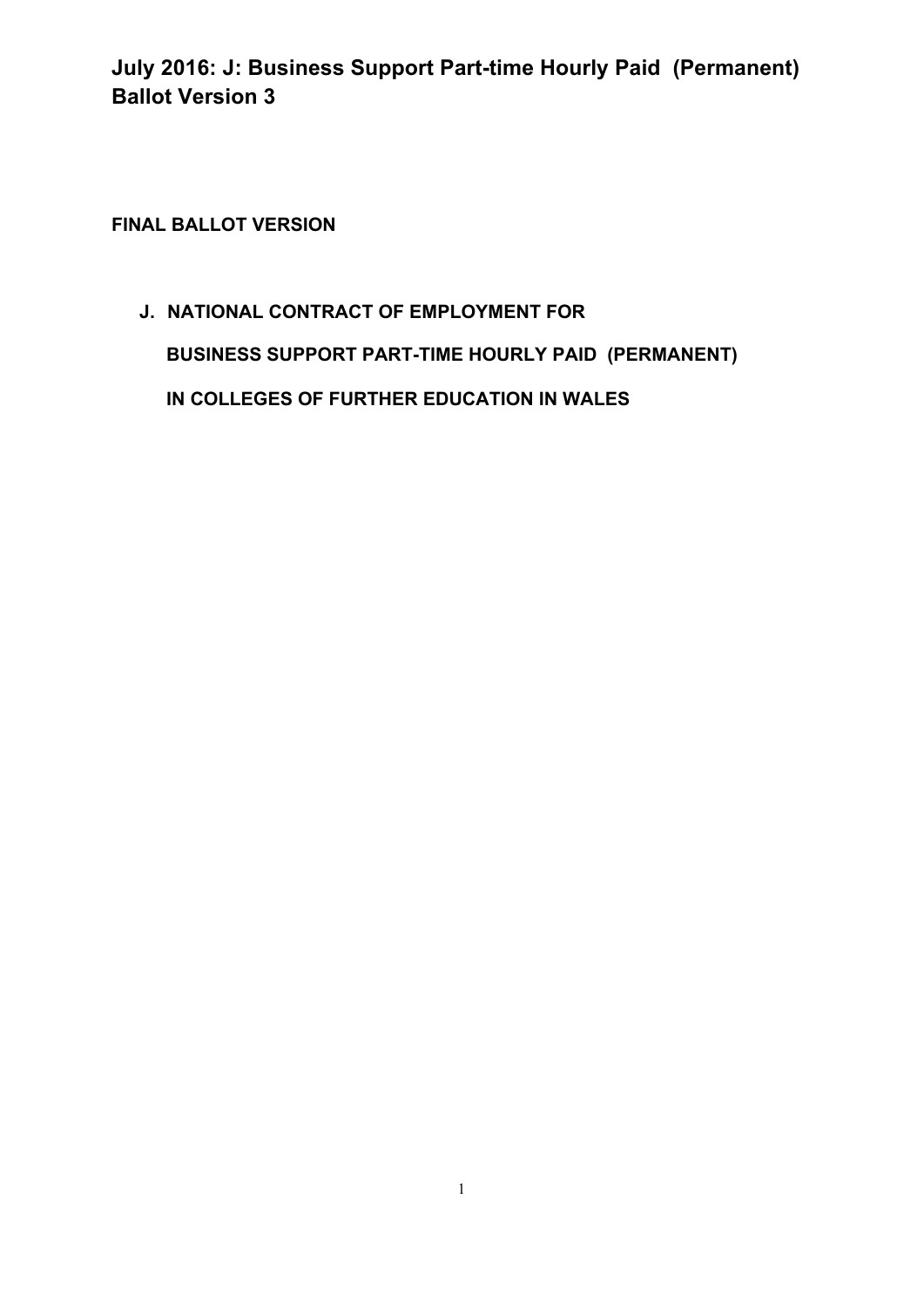**THE EMPLOYER:** [Name and address of Corporation<sup>1</sup>] ("the Corporation")

**THE EMPLOYEE: [**Name and address of Employee**]**

**DATE OF ISSUE**: ………………………………………

## **1. Date of Commencement**

- 1.1 Your permanent employment commenced/shall commence on  $\lceil \cdot \rceil$ .
- 1.2 Your period of continuous employment [will begin/began] on [•].
- 1.3 If you are made redundant your period of service with certain other employers will be aggregated with your service with the Corporation for the purpose of determining your redundancy payment. This is in accordance with the Redundancy Payments (Continuity of Employment in Local Government, Etc) (Modification) Order 1999 as amended from time to time.
- 1.4 Your appointment is made in accordance with the Corporation's recruitment and selection procedures and may be subject to the receipt of a satisfactory enhanced DBS disclosure and two satisfactory professional references.

### **2. Duration**

The Employment shall continue until terminated in accordance with the provisions contained herein.

### **3. Probationary Period**

<u> 1989 - Jan Samuel Barbara, político establecido de la provincia de la provincia de la provincia de la provinci</u>

The first 6 months of your employment will be a probationary period, during which your suitability for the position to which you have been appointed will be assessed. The Corporation reserves the right to extend your probationary period if, in its opinion, circumstances so require. During your probationary period, or at the end of it, your employment may be terminated either by you or by the Corporation on giving one month's written notice. You will be deemed to have passed your probationary period unless you are notified otherwise in writing.

 $<sup>1</sup>$  Not all colleges have Corporations. In this document the term 'Corporation' includes governing</sup> bodies or other supervisory boards.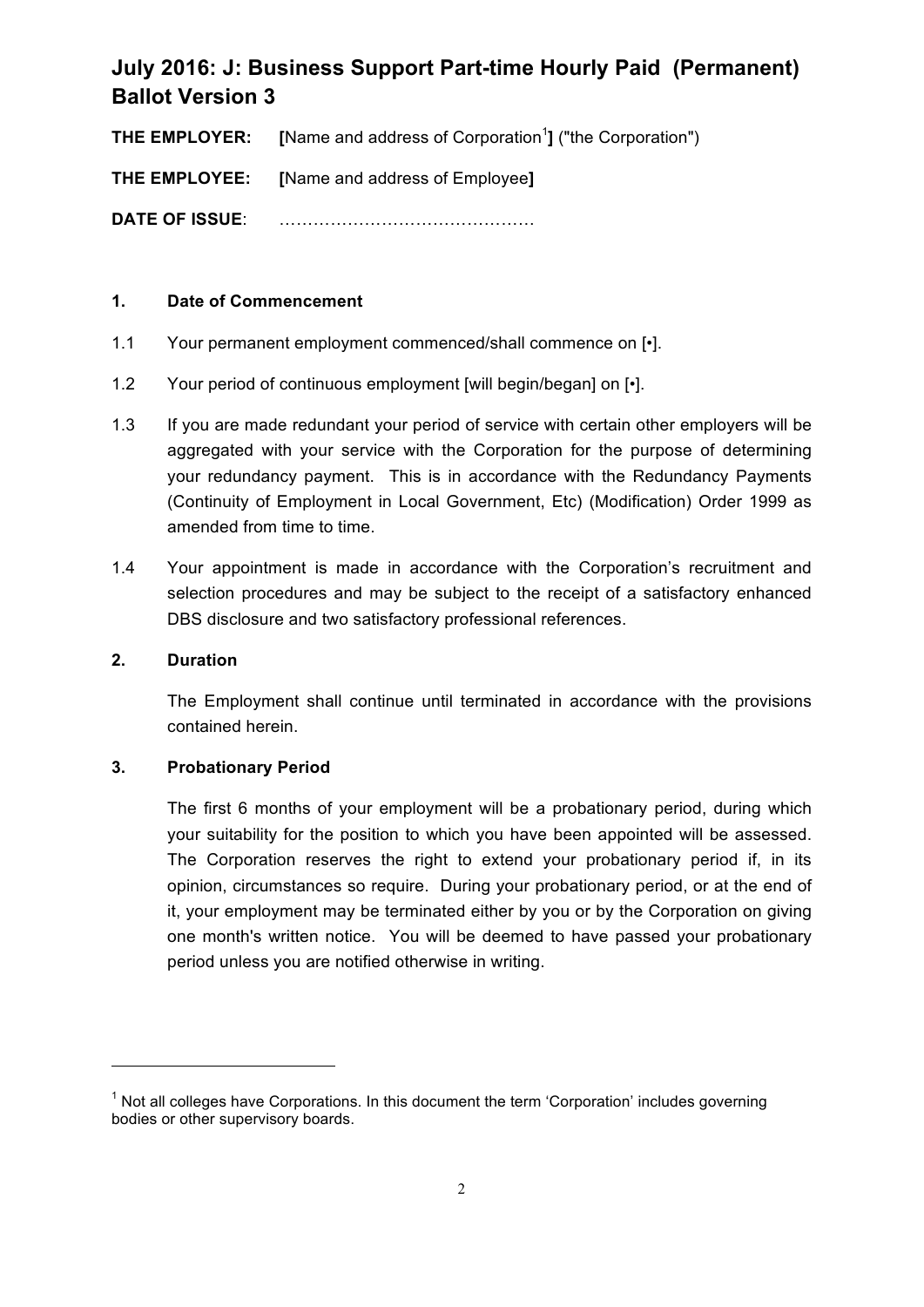## **4. Duties**

- 4.1 You will be employed as [job title] and your duties are those as specified within your Job Description together with any lawful and reasonable instruction given to you.
- 4.2 You may be required in pursuance of your duties to perform services not only for the Corporation but also for any Subsidiary which the Corporation has or may acquire in the future.
- 4.3 You are expected to work flexibly and efficiently, to maintain the highest professional standards and to promote and implement the policies of the Corporation consistent with the role.
- 4.4 You will be expected to comply with any policies and procedures commensurate with your role which the Corporation may from time to time issue to ensure the efficient operation of its business and the welfare and interests of its students and employees.

### **5. Remuneration**

5.1 Starting Salary

You will be paid [INSERT £] for each hour of work which you are required to carry out. [ Optional: Your hourly rate is derived from a full-time equivalent salary of [INSERT £] per annum in accordance with the pay scale pertinent to your role.] Payment will be made monthly in arrears by direct credit transfer on receipt of a claim form authorised by your manager.

5.2 Salary progression

Your salary progression will be determined by the Corporation. in accordance with the salary scale pertinent to your role.

## **6. Place of Work**

- 6.1 Your primary place of work will be the Corporation's premises at [INSERT •]. [Your duties will also require you to work at [INSERT list the locations].
- 6.2 In the event that there is an organisational need to change your primary place of work on an indefinite basis, this will be subject to consultation and agreement with you.

## **7. Mobility**

7.1 There may also be a business need to travel and work on a temporary basis at any premises which the Corporation currently has or may subsequently acquire or at any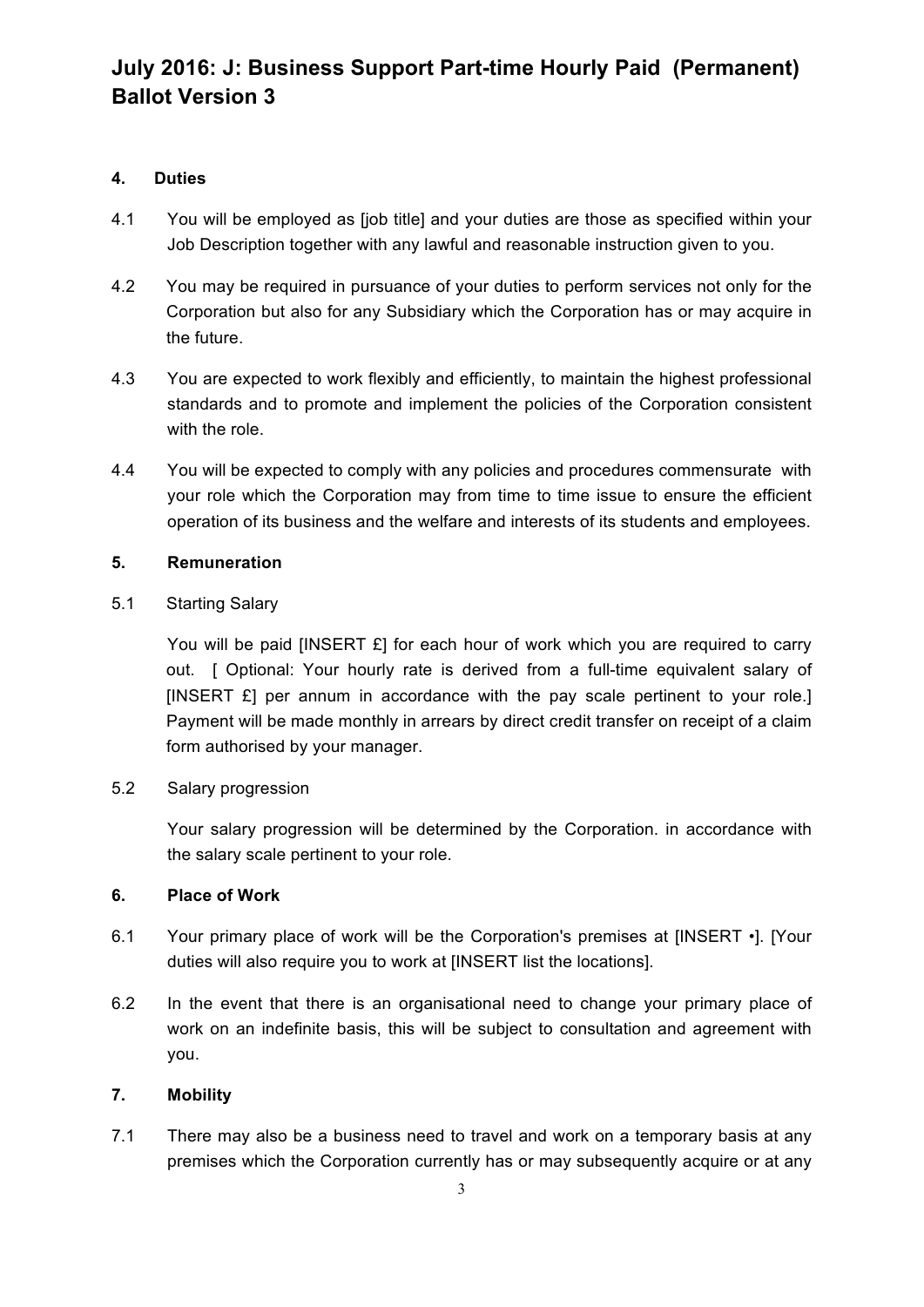premises at which it may from time to time provide services. This would be subject to discussion and agreement giving due regard to the following considerations:

- The location and arrangements for travel and subsistence;
- The length of the working day with increased travel time;
- The hours of work;
- The timescale and duration of the proposed arrangements;
- The employee's personal and family circumstances.
- 7.2 From time to time you may be required to travel and work on a temporary basis at locations outside the UK and for a period of no more than 4 weeks subject to the arrangements set out in Clause 7.1.

## **8**. **Appraisal and Continuing Professional Development**

- 8.1 You are required to participate in the staff appraisal scheme approved by the Corporation;
- 8.2 You are required to participate in reasonable arrangements for your further training and development.
- 8.3 Full details of the Corporation's policy in relation to Continuing Professional Development can be found at [INSERT link].

## **9. Requirement for a Relevant Qualification**

The Corporation will review with you, either prior to commencement of employment or shortly thereafter, the qualifications required for the post and will provide such assistance as it deems reasonable to enable you, if required, to secure requisite qualifications. In the event that you fail to secure the requisite qualifications within the period specified, the Corporation may have no alternative but to terminate your employment and to this end the Corporation reserves the right notwithstanding any other provisions of this contract, to terminate your employment by giving notice in accordance with Clause 35.1.

### **10. Working Hours**

10.1 Your hours may vary according to the requirements of the Corporation. However, the Corporation will provide you with a minimum of [INSERT HOURS] per [INSERT WEEK OR TERM OR YEAR]. This minimum will be reviewed on an annual basis and may be subject to change depending on the requirements of the Corporation. The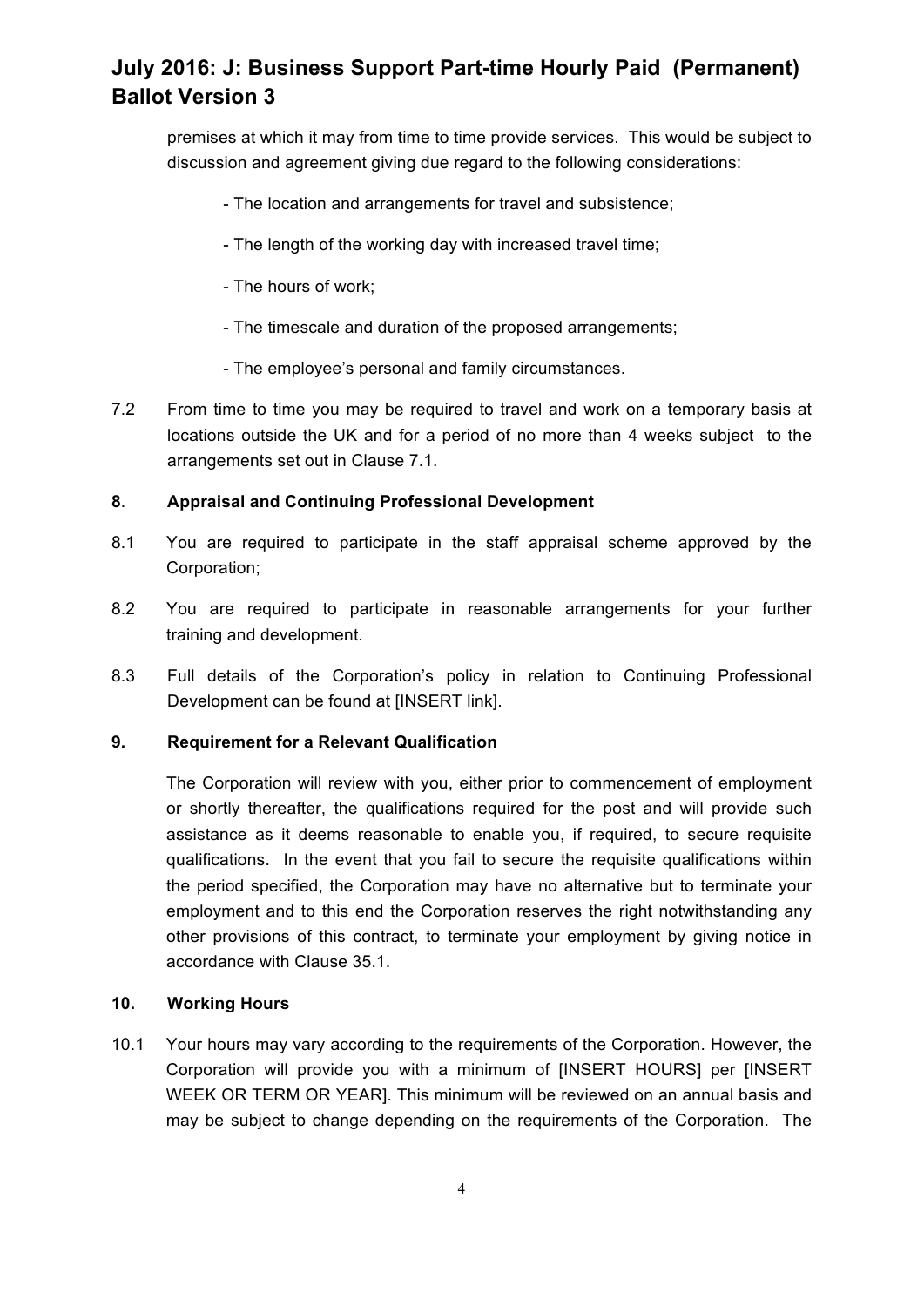normal working week is Monday to Friday, and in some cases Saturday and/or Sunday by agreement.

10.2 Your normal pattern of work is set out in your letter of appointment. Any changes to your normal working pattern will be by agreement between you and your line manager.

#### **11. Holidays**

- 11.1 You are entitled to pro rata paid annual leave in each holiday year (being the period from 1st September to 31st August), which includes your pro-rata entitlement of 8 Bank and Public Holidays normally observed in Wales and a pro-rata entitlement of up to 5 efficiency days. Your holidays are derived from a full time equivalent entitlement of 28 days rising to 32 days after five full holiday years of continuous service.
- 11.2 You will be paid your holiday pay, at a rate of [INSERT £] for each hour of work you have undertaken which will be calculated in accordance with Clause [5.1]. Annual leave payments will be paid in accordance with the Corporation's policy.
- 11.3 The Corporation reserves the right to schedule a number of closure days in the Annual Calendar, in the interest of efficiency. You will be entitled to a pro-rata payment in respect of those hours. .
- 11.4 The timing of all holidays is subject to the agreement of your line manager.

## **12. Expenses**

Expenses which you incur in the proper performance of your duties will be reimbursed by the Corporation providing that they have been approved in advance by your line manager and are matched by signed and approved receipts in accordance with the Corporation's Financial Regulations which can be obtained from [INSERT LOCATION].

### **13. Pension**

You will automatically become a member of the LGPS unless you choose otherwise. If you elect not to be a part of the scheme you must complete the appropriate opt out form available from the Pensions Department at [insert the relevant contact details ]. Should you choose not to join the LGPS, the Corporation is still obliged to comply with the employer duties under Part 1 of the Pensions Act 2008 and will automatically enrol or re-enrol you into a Pension scheme as and when required by law.

#### **14. Deductions**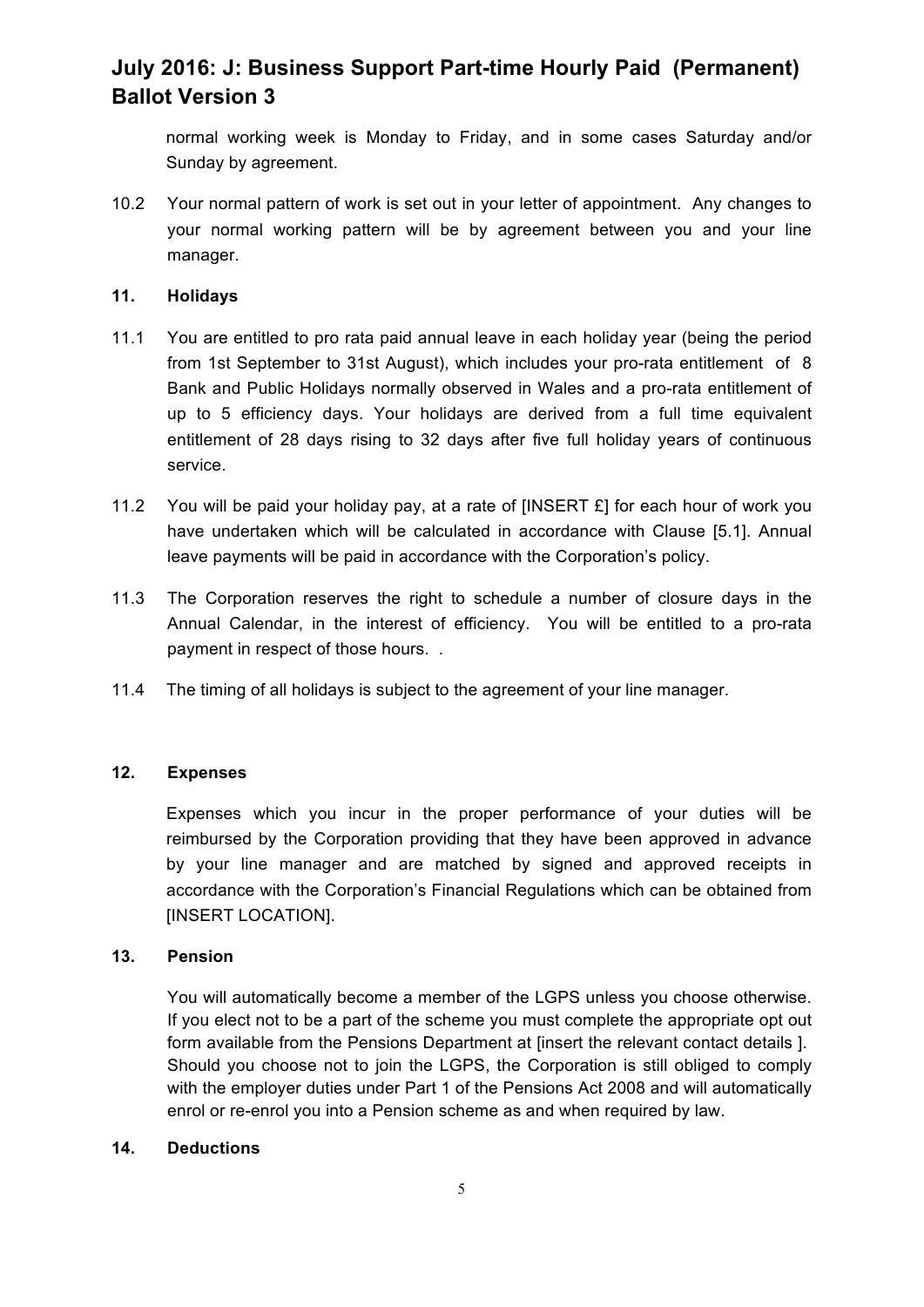For the purposes of the Employment Rights Act 1996, you hereby authorise the Corporation to deduct from your salary or any other payments due to you any agreed sums due from you to the Corporation, including any overpayments, loans or advances made to you by the Corporation. You will be provided with a deduction schedule accordingly.

#### **15. Sickness**

- 15.1 If you are absent from work due to sickness or injury, you may be eligible to receive sick pay in accordance with the Corporation's Sickness Policy. Further details in respect of sickness may be obtained from [INSERT LOCATION]
- 15.2 The payment of sick pay is subject to your compliance with the Corporation's rules for the notification and verification of sickness absence, which are set out in the Sickness Policy.
- 15.3 The Corporation has the right to require you to attend a medical examination by a doctor or occupational health specialist nominated by the Corporation, in particular but not limited to circumstances where you are absent on long term sickness. The Corporation reserves the right to cease to make payments of sick pay in the event that you repeatedly fail to attend at such an appointment having been requested to do so, without reasonable justification.
- 15.4 If you receive compensation following an injury or accident which occurred outside work for loss of earnings, you will be required to repay to the Corporation compensation paid for such loss of earnings, up to the value of sick pay received less your statutory entitlement.

## **16. Maternity Leave**

If you become pregnant, you will be eligible to take maternity leave and may qualify for employer and/or statutory maternity pay. Full details of the Corporation's Maternity Policy and the procedures with which you must comply in order to exercise your rights under it are available from [INSERT LOCATION].

### **17. Paternity Leave**

Where your Spouse/Partner becomes pregnant, you will be eligible to take paternity leave and receive paternity pay. Full details of the Corporation's Paternity Leave Policy and the procedures with which you must comply in order to exercise your rights under it are available from [INSERT LOCATION].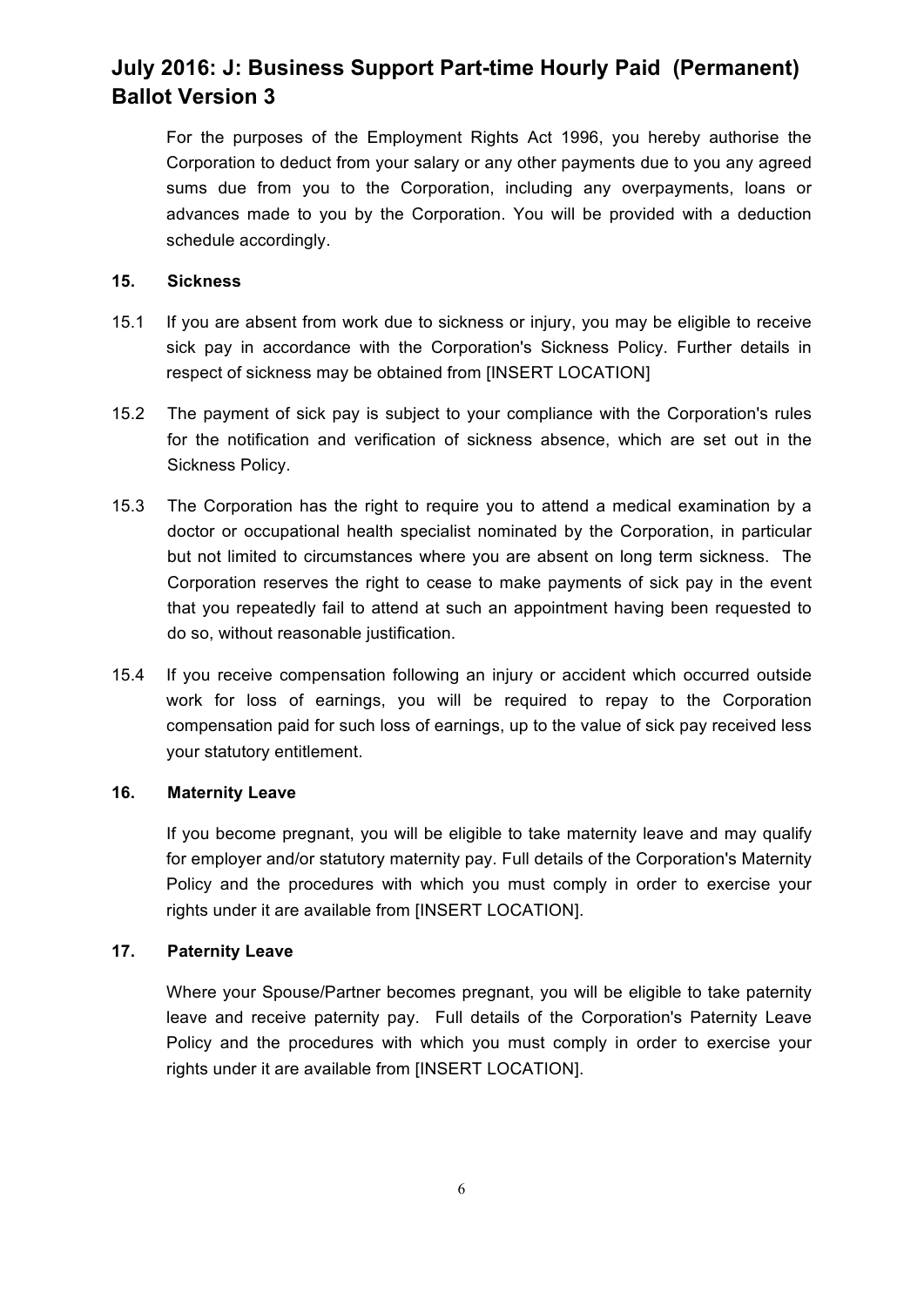## **18. Parental Leave**

You will be entitled to take parental leave in accordance with the Maternity and Parental Leave Regulations 1999, as amended, or alternatively in accordance with any policy or procedure on this subject which has been adopted by the Corporation. Further details in respect of parental leave may be obtained from [INSERT LOCATION].

## **19. Adoption Leave**

If you adopt a child, you may be eligible to take adoption leave and receive adoption pay. Full details of the Corporation's Adoption Policy and the procedures with which you must comply in order to exercise your rights under it are available [INSERT LOCATION].

## **20. Health and Safety**

The Corporation recognises and accepts its responsibilities as an employer to ensure, so far as is practicable, the health, safety and welfare of all its employees. A copy of the Health and Safety Policy, subject to amendment from time to time, can be obtained from [INSERT LOCATION]. You are responsible for familiarising yourself with the policy and adhering to the health and safety rules in the workplace.

### **21. Exclusivity of Service**

- 21.1 You are required to devote your time, full attention and abilities to your duties during your contracted working hours and to act in the best interests of the Corporation at all times
- 21.2 You are required to notify the Corporation's Human Resources Department in writing of any other employment or paid activities that you currently undertake or intend to undertake for the duration of this contract.
- 21.3 The Corporation reserves the right to refuse permission to undertake such employment or paid activities where the following applies.
	- (i) there is a conflict or competition with the work of the Corporation
	- (ii) it involves the use of Corporation property
	- (iii) it prevents the effective undertaking of your duties for the Corporation
	- (iv) it contravenes the Working Time Regulations 1998;
	- (v) it poses a risk to the Corporation's reputation.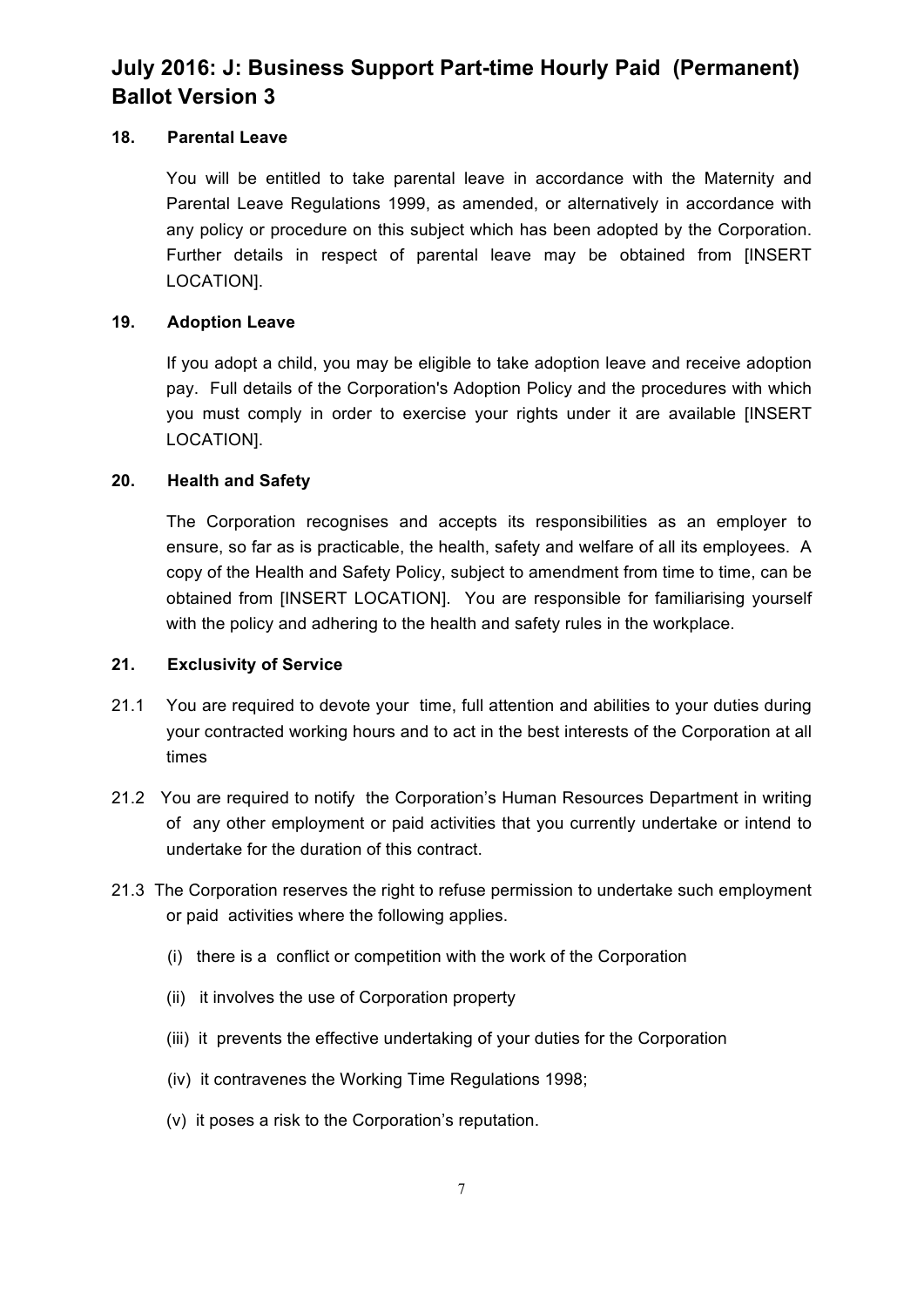- 21.4 If you have any doubts about possible conflicts of interest you must consult the Corporation's Human Resources Department and where required obtain written permission from the Principal.
- 21.5 Where paid leave of absence is granted to undertake activity for another organisation any payment (expenses exempt) received in respect of that activity must be transferred to the Corporation.

### **22. Confidentiality**

- 22.1 You shall not either during your employment (except in the proper performance of your duties), nor at any time after its termination, use for your own purposes (or for any purposes other than those of the Corporation) or divulge to any person, corporation, company or other organisation whatsoever any confidential information belonging to the Corporation or to any Subsidiary or relating to its or their affairs or dealings which may come to your knowledge during your employment. This restriction shall cease to apply to any information or knowledge which may come into the public domain after the termination of your employment, other than as a result of unauthorised disclosure by you or by any third party. The Trade Union and Labour Relations (Consolidation) Act 1992 (TULR(C)A 1992) requires employers to disclose information for the purposes of collective bargaining to accredited representatives of recognised trade unions. This restriction shall not apply to any use or disclosure authorised by the Corporation or required by law or in furtherance of a legitimate trade union activity.
- 22.2 Confidential information shall include (but shall not be limited to) the following:
	- (a) Information concerning the services offered or provided by the Corporation or any Subsidiary including the names of any persons, companies or other organisations to whom such services are provided, their requirements and the terms upon which services are provided to them (save that such information shall not be regarded as confidential once it has been published in any prospectus or other document which is available to members of the public).
	- (b) The Corporation's marketing strategies and business plans or those of any Subsidiary and the marketing strategies and business plans of other Corporations or governing bodies involved in collaborative partnerships if appropriate.
	- (c) Any information relating to a proposed reorganisation, expansion or contraction of the Corporation's activities (or those of any Subsidiary) including any such proposal which also involves the activities of any other corporation or organisation.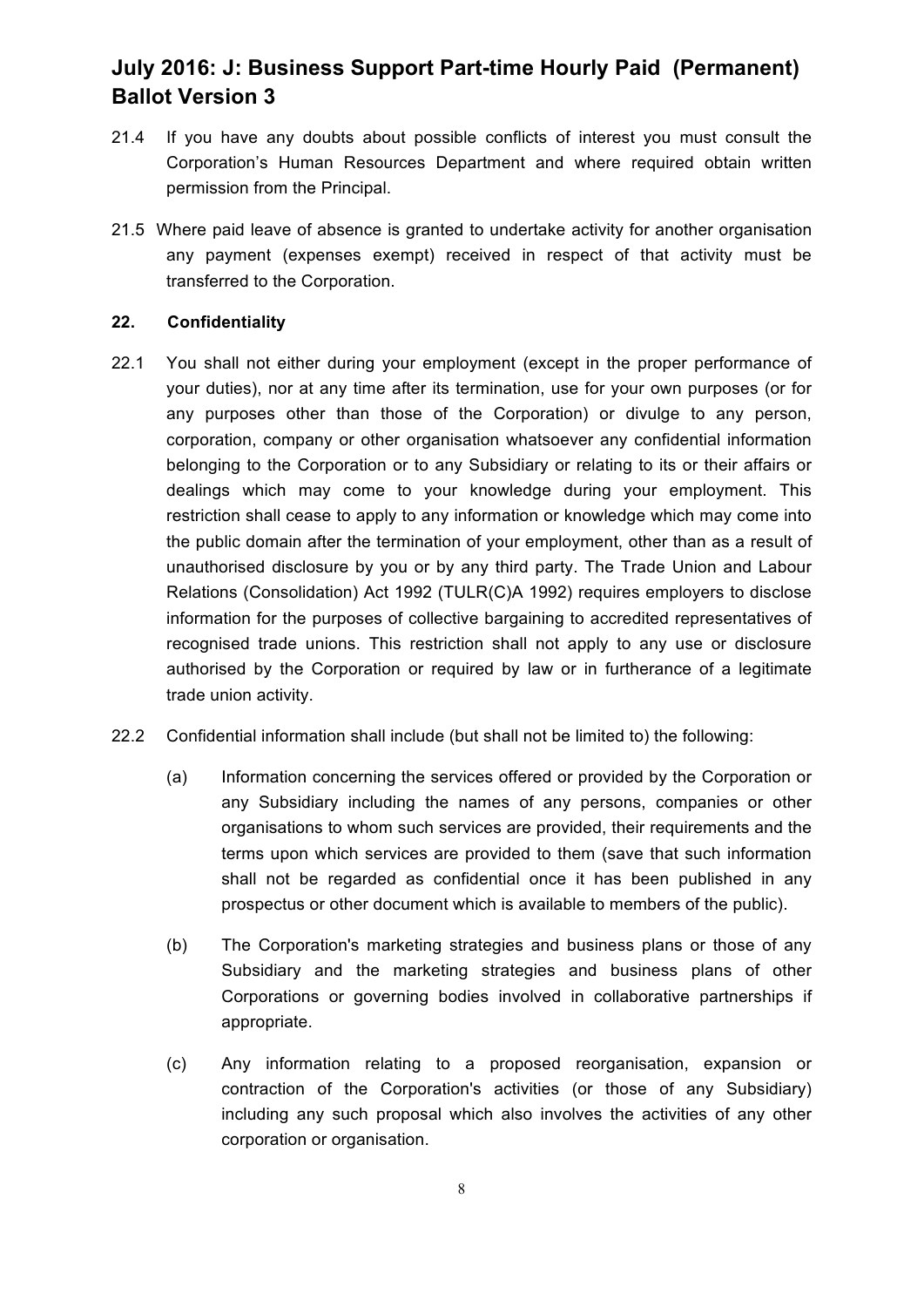- (d) Financial information relating to the Corporation or any Subsidiary (save to the extent that such information is included in published audited accounts).
- (e) Details of:
	- (i) Employees of the Corporation or any Subsidiary, the remuneration and other benefits paid to them and their experience, skills and aptitudes and/or
	- (ii) Any arrangements for the supply of personnel to the Corporation or any Subsidiary by a third party provider.
- (f) Any information which you have been told is confidential or which you might reasonably expect to be confidential.
- (g) Any information which has been given to the Corporation or any Subsidiary in confidence by students or other persons, companies or organisations.
- 22.3 Notwithstanding the above, the Corporation affirms that professional staff have freedom within the law to question and test received wisdom relating to academic matters, and to put forward new ideas, and controversial or unpopular opinions about academic matters without placing themselves in jeopardy or losing the jobs and privileges they have at the Corporation.
- 22.4 All records, documents and other papers (together with any copies or extracts thereof) made or acquired by you in the course of your employment shall be the property of the Corporation and must be returned to it upon request on the termination of your employment.
- 22.5 Nothing in this contract, and in particular this Clause 22, is intended to prejudice your rights in relation to any protected disclosure under the meaning of Section 43A of the Employment Rights Act 1996, as amended from time to time ( Whistleblowing).
- 22.6 Any request received by you under the Freedom of Information Act 2000 will be forwarded to [your Line Manager/HR Department/Information Officer] for consideration. Under no circumstances should you respond to such a request directly.

### **23. Data Protection**

You agree to abide by the Corporation's Data Protection Policy available at [INSERT LINK] as amended from time to time and the provisions of the Data Protection Act 1998 when handling personal data in the course of employment including personal data relating to any employee, student, client, supplier or agent of the Corporation or any subsidiary.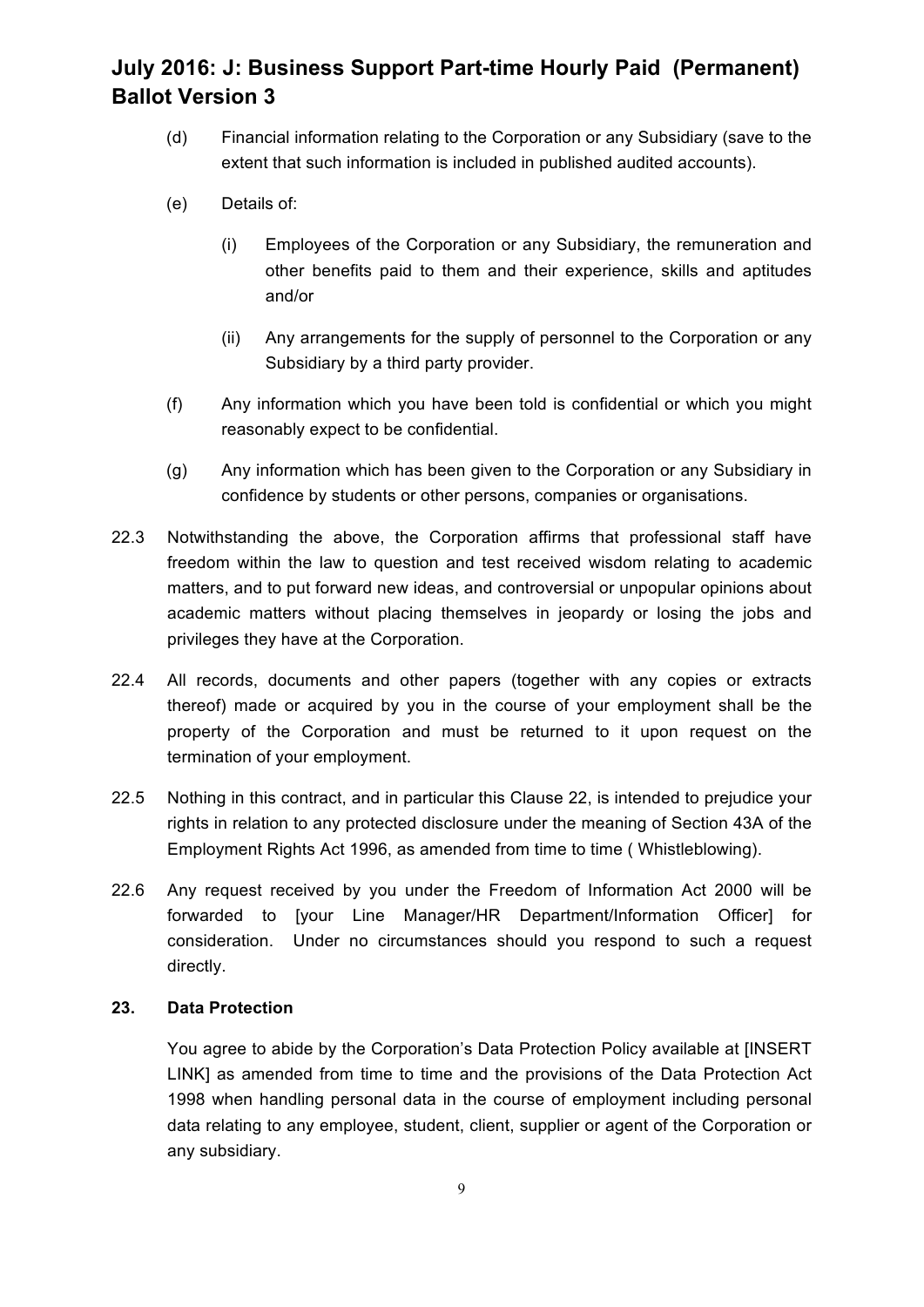## **24. Copyright**

- 24.1 The copyright in all records, documents and course materials produced or made by you in the course of your employment after your appointment to the Corporation, shall belong to the Corporation.
- 24.2 The copyright of any work or design compiled, edited or otherwise brought into existence by you as a scholarly work for the purposes of furthering your professional career shall belong to you. "Scholarly work" includes items such as books, contributions to books, articles and conference papers, and shall be construed in the light of the common understanding of the phrase in further and higher education.

#### **25. Grievances**

- 25.1 If you have a grievance relating to your employment, you are entitled to invoke the Corporation's Grievance Procedure which is available from [INSERT LOCATION].
- 25.2 You may from time to time be required to participate in some capacity in an employee grievance.

#### **26. Disciplinary Procedures**

- 26.1 The Corporation expects reasonable standards of performance and conduct from its employees. Details of the Corporation's Procedures can be found at [INSERT LOCATION] together with the Staff Code of Conduct.
- 26.2 You may from time to time be required to participate in some capacity in a disciplinary procedure.

## **27. Capability Procedures**

The Corporation has procedures in place designed to assist and encourage all employees to achieve and maintain standards of job performance. The aim is to ensure consistent and fair treatment for all and to assist any employee who is considered to be experiencing difficulties in performing satisfactorily the duties required of the post to which s/he was appointed. Details of the Corporation's Procedures can be found at IINSERT LOCATION].

### **28. Protected Disclosures - Whistleblowing**

If you have concerns regarding activities including but not limited to malpractice, fraud or corruption within the Corporation and /or any of its subsidiaries you should refer to the Corporation's Whistleblowing Policy which can be found at [INSERT LOCATION] to assist you in raising your concerns.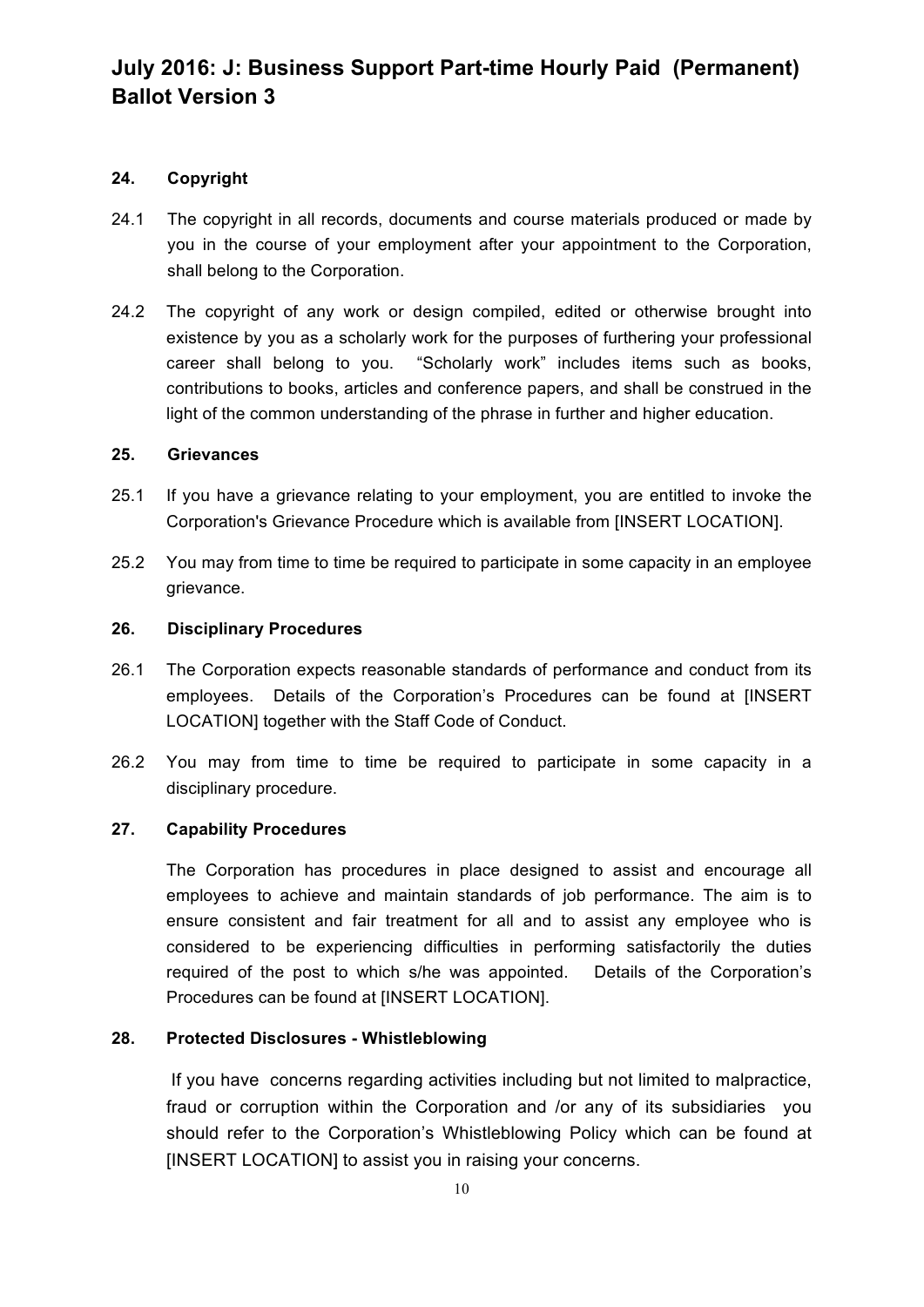## **29. Safeguarding Children and Adults**

The Corporation has policy and procedures in place which set out the statutory safeguarding responsibilities of Further Education Colleges, as well as good practice recommendations, in relation to children and adults. All employees are required to adhere to the Corporation's Safeguarding Policy and associated procedures and guidance, which may be varied by the Corporation from time to time. Details can be found at [INSERT LOCATION].

### **30. Social Networking**

You should be aware that the internet is provided primarily for business use. The Corporation recognises that many employees use the internet, including social media for personal and business purposes. You should therefore have due regard to the Corporation's Social Media and/or Email Policy and/or Acceptable Usage Policy when using the internet including social media for personal and business purposes.

## **31. Monitoring of Telecommunications**

In accordance with the Corporation's policies, the Corporation has the right to monitor any and all aspects of its telephone and computer systems that are made available to you and to monitor, intercept and/or record any communications made by you, including any type of telephone, e-mail or Internet communications, for any purposes authorised under the Telecommunications (Lawful Business Practice) (Interception of Communications) Regulations 2000 and any amending or supplementary legislative or regulatory requirements.

### **32. Criminal Acts**

In the event that you are under caution, arrested, charged with, and/or convicted of, a criminal act, you will advise the Corporation's Human Resources Department immediately. Failure to do so may result in disciplinary action.

### **33. Anti-Bribery and Corruption**

- 33.1 Every employee and individual acting on the Corporation's behalf is responsible for maintaining the Corporation's reputation and for conducting their duties honestly and professionally. In accordance with this, you are required to adhere to the Corporation's Anti-Bribery Policy. Details can be found at [INSERT LOCATION].
- 33.2 You agree that you will report any suspicious conduct that may amount to a bribe being offered, promised, given, requested or accepted (either involving you or another employee or person acting for, or on behalf of, the Corporation) immediately to the relevant individuals within the Corporation in accordance with the Anti-Bribery Policy.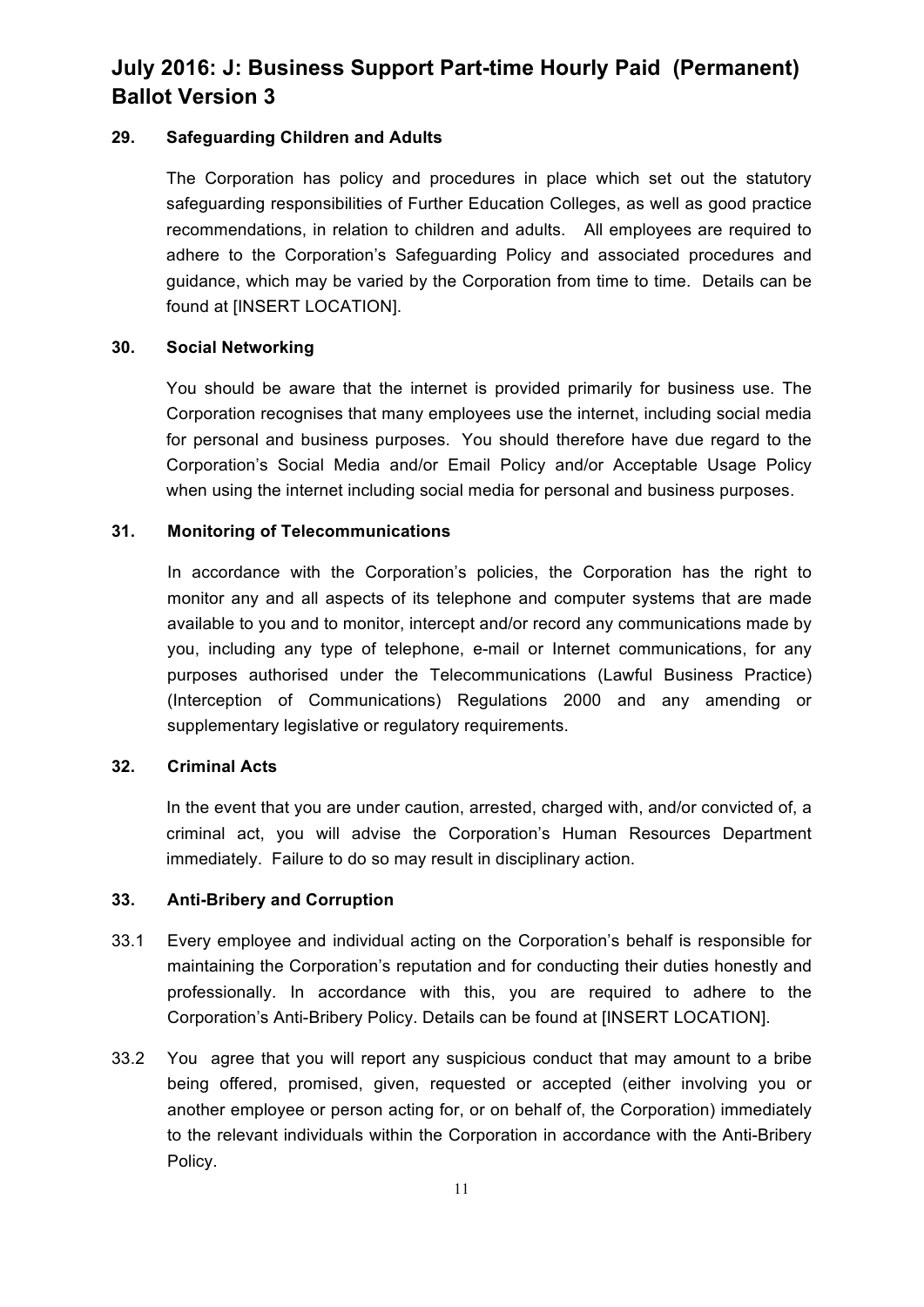## **34. Trade Union Membership**

- 34.1 You have the right to belong to a trade union of your choice. The following trade union[s] are currently recognised by the Corporation for Staff: [ENTER TU DETAILS AND RELEVANT BARGAINING GROUP].
- 34.2 The Corporation will provide information to the recognised trade unions to allow them to organise within the college. Your details will be provided unless you notify us, in writing that you do not wish your name to be provided.

## **35. Termination of Employment**

- 35.1 After the successful completion of any probationary period, the Corporation may terminate your employment by giving you in writing whichever is the greater of:
	- (a) 1 month's notice
	- (b) one week's notice for each year of service, up to a maximum of 12 weeks' notice.
- 35.2 You may terminate your employment at any time by giving the Corporation 1 months' notice in writing
- 35.3 The Corporation may terminate your employment without notice or without compensation in lieu of notice if you are found guilty of gross misconduct.
- 35.4 During any period of notice of termination (whether given by you or the Corporation), the Corporation shall be under no obligation to assign any duties to you and shall be entitled to exclude you from its premises ("garden leave"), although this will not affect your right to receive your normal salary and other contractual benefits. If you are required to take '"garden leave" during the notice period, Clause 21 shall continue to apply.

### **36. Return of Corporation Property**

- 36.1 Upon the termination of your employment (for whatever reason) you hereby agree to return to the Corporation all [documents, student work, IT equipment, books, office equipment, keys, security passes, credit cards, college car *– delete/amend as appropriate*] and any other property belonging to the Corporation. This includes all documents and information whether stored electronically or as hard copy.
- 36.2 All Corporation property must be returned no later than your last date of employment with the Corporation. You are also required to return to the Corporation any college property that may come into your possession after your employment ends.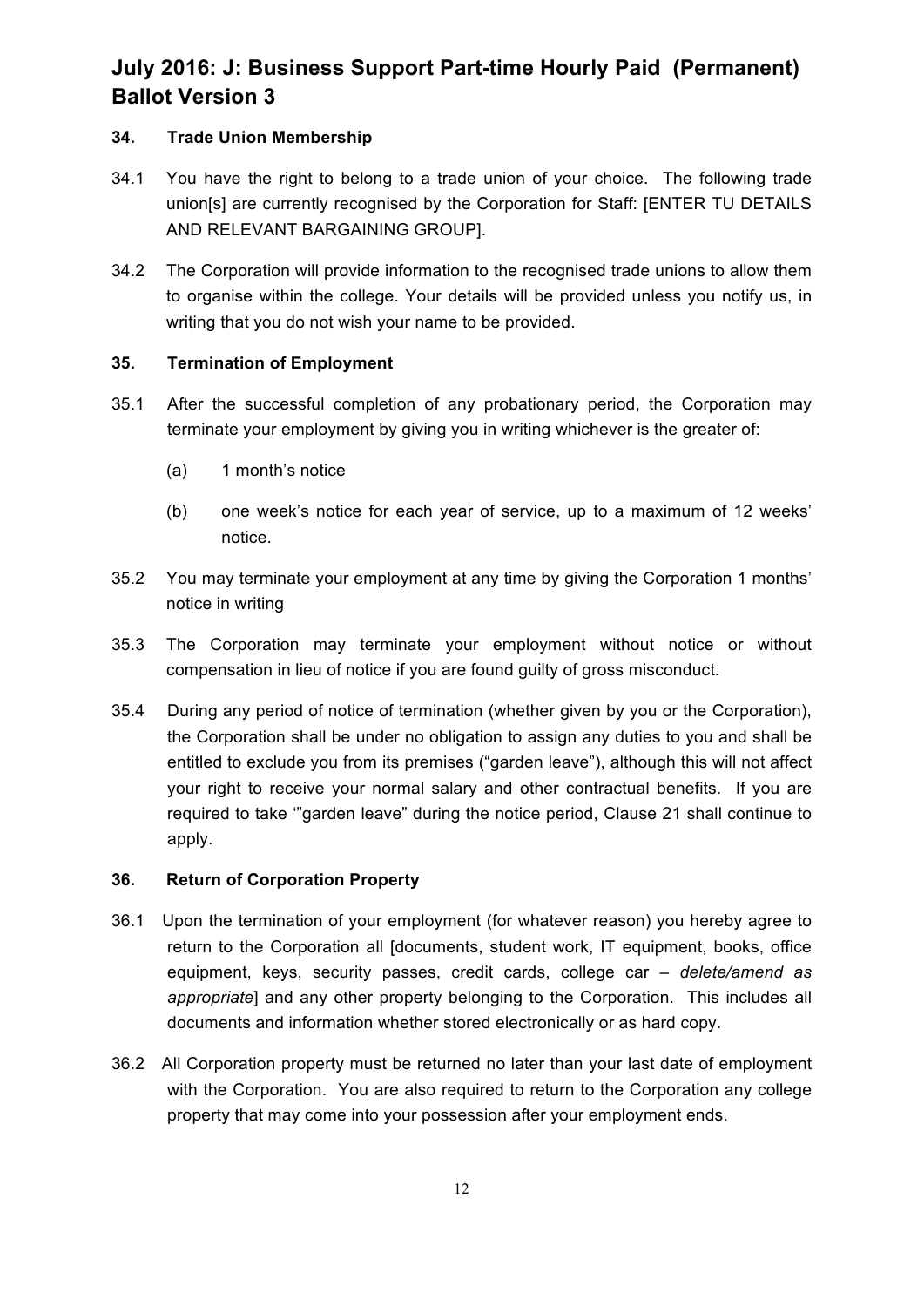36.3 It is your responsibility to return Corporation property. With reference to Clause 14 (Deductions), you hereby agree that any failure to return such property will entitle the Corporation to withhold the whole or any part of any wages due to you from the Corporation up to the second hand replacement cost of the non-returned property'. The Corporation reserves the right to issue legal proceedings against you in the event that it is unable to recover, by way of a withholding of salary a sum representing up to the second hand replacement cost of the property which is unreturned.

#### **37. Collective Agreements**

National collective agreements which are currently in existence (as set out in Appendix 1) are expressly incorporated into this contract. These agreements may be varied from time to time following negotiations with the recognised trade unions through the Wales Negotiations Committee Further Education (WNCFE).

#### **38. Prior and Subsequent Agreements**

- 38.1 This Contract of Employment and Collective Agreements listed in Appendix 1 are in substitution for any previous letters of appointment or contracts of employment.
- 38.2 Any changes in the terms and conditions of employment applicable to staff appointed by the Corporation on the terms and conditions set out herein, which may be agreed after the date of this Contract between the Corporation and any trade unions recognised by the Corporation in respect of such staff, shall be incorporated automatically into your Contract of Employment.
- 38.3 Any future national collective agreements reached after the date of this contract through the WNCFE will be expressly incorporated into this contract in accordance with the procedures set out in the National Recognition Agreement.

#### **39. Interpretation**

In this contract "Subsidiary" means any company, association, society or other entity directly or indirectly controlled by the Corporation, for which purpose 'control' means either ownership of more than 50% of the voting share capital (or equivalent right of ownership) of such company, association, society or other entity or power to direct its policies and management whether by contract, statute or otherwise.

#### **40. Applicable Law**

English and Welsh law shall apply to this Contract and the parties to this Contract submit to the jurisdiction of the courts of England and Wales.

## **41. Reporting cases of misconduct or professional incompetence**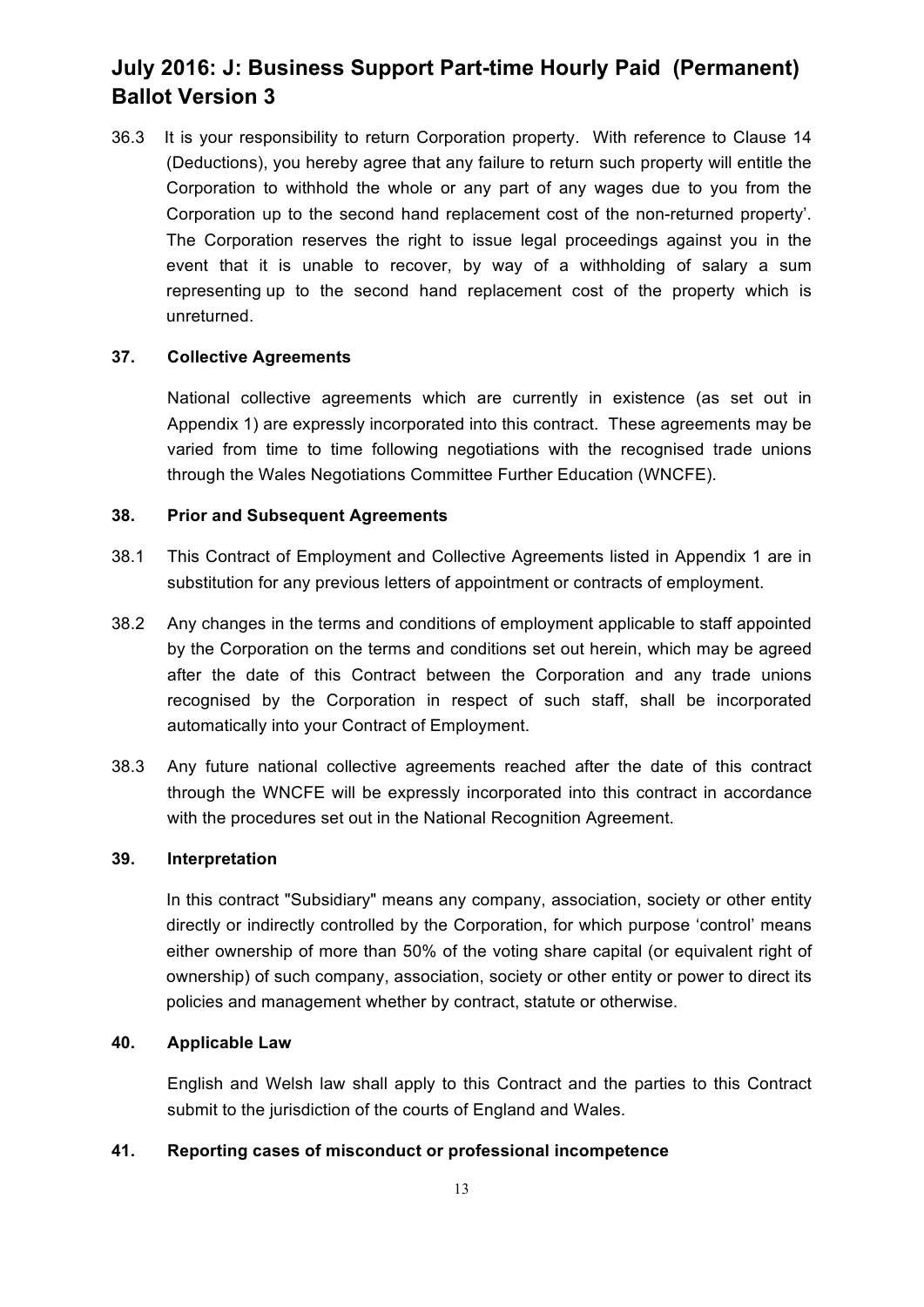- 41.1 It is a statutory requirement for the Corporation to refer information to the Disclosure and Barring Service when an employee has been removed from regulated activity because the Corporation believes s/he has engaged in relevant conduct, or posed a risk of harm to children or vulnerable adults, or when an employee leaves their post in circumstances where they would or might otherwise have been removed because they harmed, or posed a risk of harm to a child or vulnerable adult.
- 41.2 In accordance with the Education (Supply of Information) (Wales) Regulations 2009 the Corporation will report to the General Teaching Council for Wales (or any successor body formed to monitor professional standards within the FE Sector), cases of misconduct, professional incompetence or conviction of a relevant offence of a registered teacher or member of staff, which results in the Corporation ceasing to engage the services of that person.

#### **42. Education Workforce Council (EWC)**

You are required to be registered by the EWC. You are therefore subject to the rules and regulations of this body.

## **43. Post Termination Restrictions**

Either :

There are no Post Termination Restrictions for this post.

OR

The Post Termination Restrictions are set out in Appendix 2.

### **Declaration**

I hereby confirm my agreement to the terms and conditions set out above.

Signed : ............................................................. Date ………………………..

(Name of Employee)

Signed : ...........................................................… Date …………………………..

(For and on behalf of the Corporation)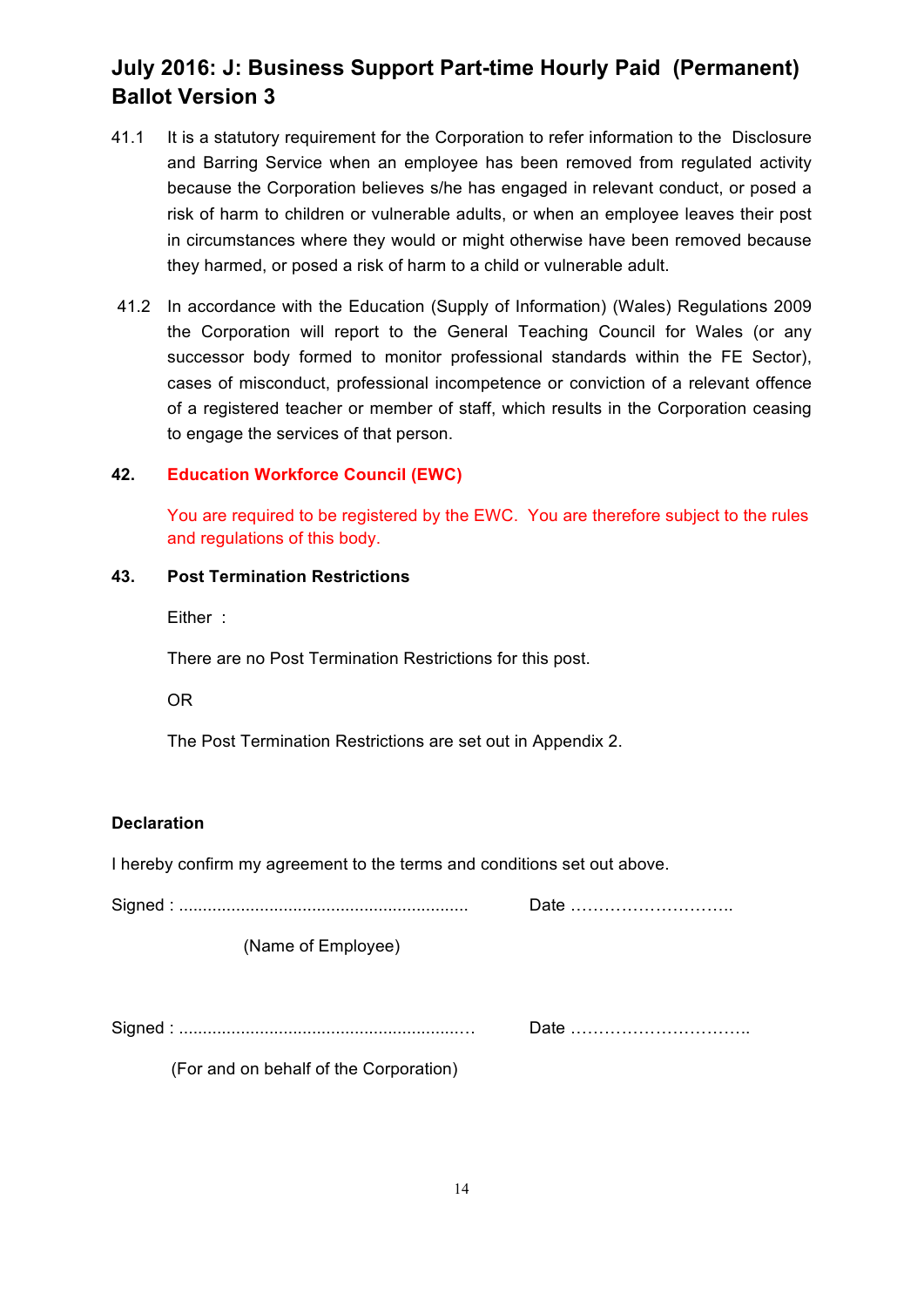## **Appendix 1 – Collective Agreements**

1. Agreement on the Employment of Instructor / Demonstrator Staff in FE Colleges and Institutions in Wales (2005)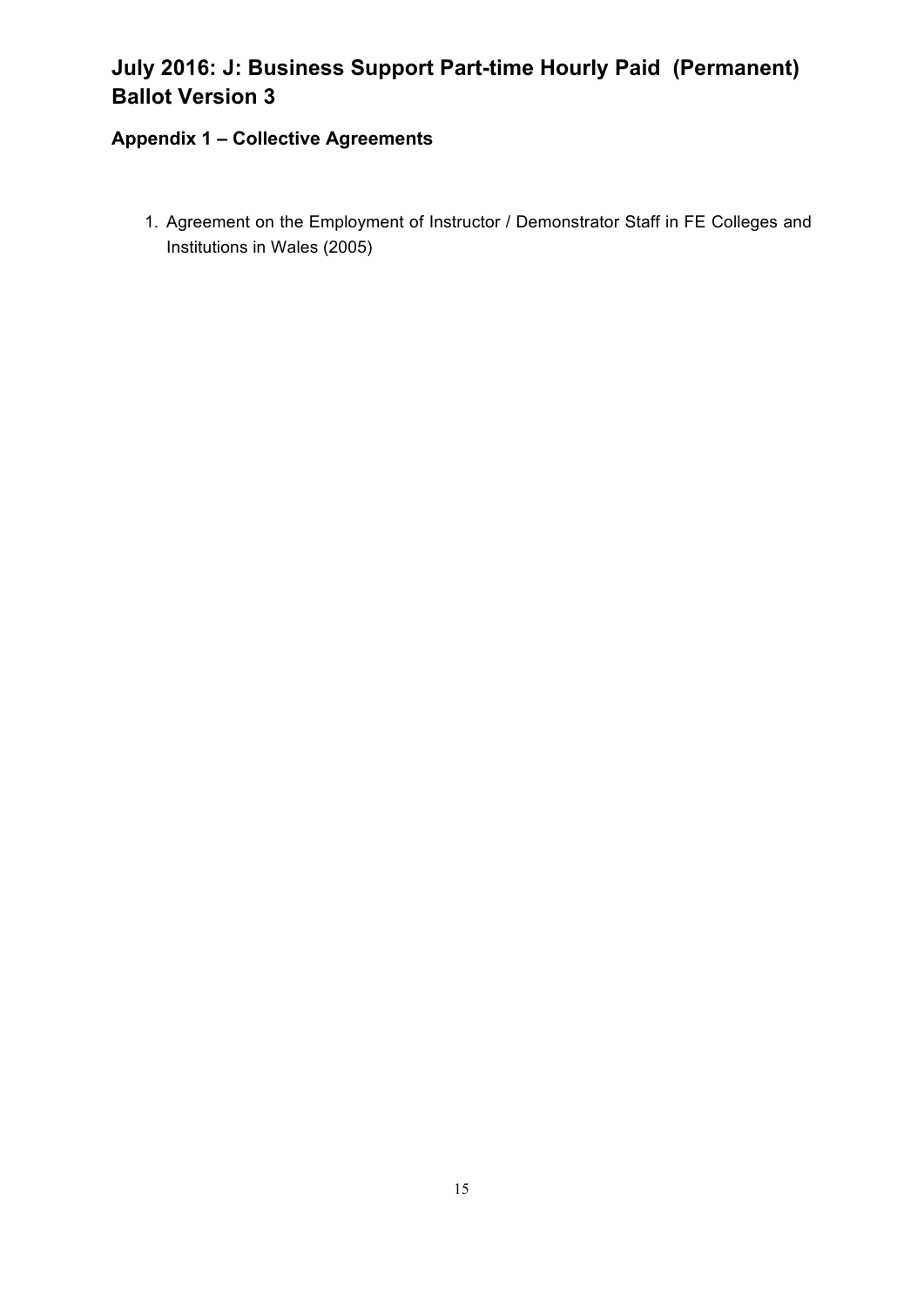## **Appendix 2**

## **1 Post-termination Restrictions**

- 1.1 For the purposes of Clause 1.2 below, the following words shall have the following meanings:
	- (a) "Client" shall mean any person, corporation, company or other organisation to whom or which the Corporation supplied services during the twelve months preceding the Termination Date and with whom or which, during such period, you had personal dealings in the course of your employment but shall exclude any such person who was enrolled as a student on a publicly funded course with the Corporation and any such organisation which distributes public funds for education and training purposes;
	- (b) "Restricted Services" shall mean any services which are the same as or similar to any services supplied by the Corporation with which your duties were concerned or for which you were responsible during the twelve months immediately preceding the Termination Date;
	- (c) "Termination Date" shall mean the date of termination of your employment.
- 1.2 You hereby undertake that you will not during a period of twelve months immediately following the Termination Date without the prior written consent of the Corporation whether by yourself, through your employees or agents or otherwise howsoever and whether on your own behalf or on behalf of any other person, corporation, company or other organisation, directly or indirectly:
	- (a) solicit business from or canvass any Client if such solicitation or canvassing is in respect of Restricted Services;
	- (b) supply Restricted Services to any Client;
	- (c) solicit or induce or endeavour to solicit or induce any person who is on the Termination Date employed by the Corporation in a managerial capacity or as a member of its academic staff to cease working for or providing services to the Corporation, whether or not any such person would thereby commit a breach of contract;
	- (d) employ or otherwise engage in the supply of Restricted Services to any Client any person who is on the Termination Date, or was during the twelve months preceding the Termination Date, employed by the Corporation in a managerial capacity or as a member of its academic staff.